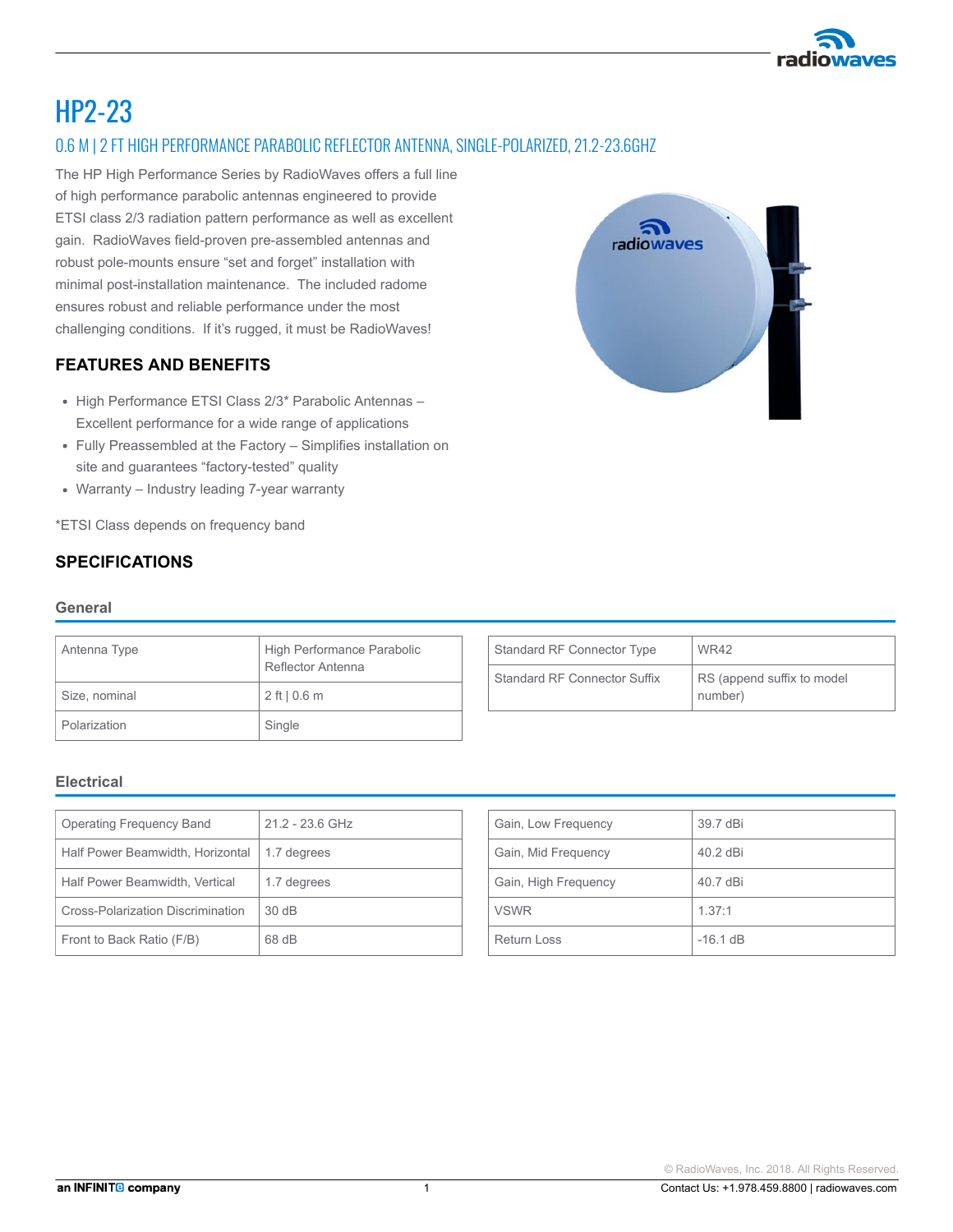

### Mechanical

| Fine Azimuth Adjustment          | $+/- 10$ degrees   |  |
|----------------------------------|--------------------|--|
| Fine Elevation Adjustment        | $+/- 30$ degrees   |  |
| Mounting Pipe Diameter, Min      | 2 inch   5.08 cm   |  |
| Mounting Pipe Diameter, Max      | 4.5 inch   11.4 cm |  |
| Net Weight                       | 27 lbs   12.3 kg   |  |
| <b>Wind Velocity Operational</b> | 90 mph   145 km/h  |  |
| Wind Velocity Survival Rating    | 125 mph   201 km/h |  |

| <b>Mechanical Configuration</b>                 | HP2                 |  |
|-------------------------------------------------|---------------------|--|
| Axial Force (FA)                                | 202 lbs   899 N     |  |
| Side Force (FS)                                 | 100 lbs   445 N     |  |
| Twisting Moment (MT)                            | 194 ft-lbs   263 Nm |  |
| Operating Temperature Range                     | $-40$ to $+60$ C    |  |
| Max Pressure, PSIG, (if<br>wavequide interface) | 5                   |  |

#### Regulatory Compliance

| ' FCC                      | Part 101 Cat. A |
|----------------------------|-----------------|
| Industry Canada Compliance | SRSP23.8 A      |

# ETSI 302217 R3 C3 RoHS-compliant Yes

### Shipping Information

| I Package Type | Cardboard        |  | Dimensions, $L \times W \times H$ | 31 x 31 x 25in   79 x 79 x 64 cm |
|----------------|------------------|--|-----------------------------------|----------------------------------|
| Gross Weight   | 48 lbs   28.7 kg |  | Shipping Volume                   | 13.9 cu ft   0.39 cu m           |

\*Additional OEM interfaces and adapters may be available. Contact RadioWaves for a complete and current list of available adapters.